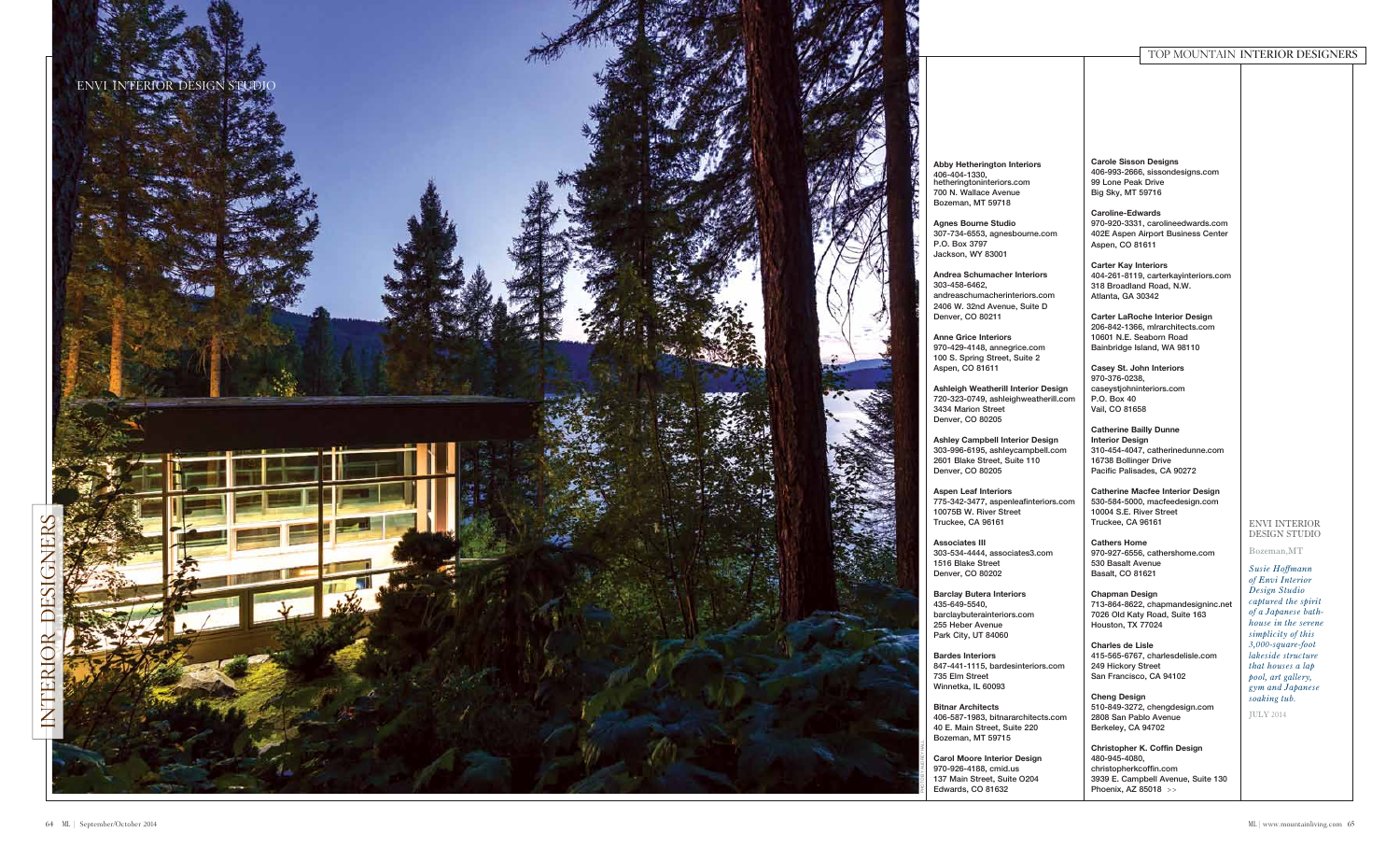#### to p mountai n Interior Des IGNERS FIGURERS TO THE CONSTRUCTION CONTINUES. THE CONSTRUCTION CONTINUES TO THE CONSTRUCTION CONTINUES TO

# p mountai n Interior Des igners

**D'Amore Interiors** 303-422-8704, damoreinteriors.com 475 S. Broadway Denver, CO 80209

**David Michael Miller Associates** 480-425-7545, davidmichaelmiller.com 7034 E. First Avenue Scottsdale, AZ 85251

**Deena Perry Interiors**  505-982-3722, deenaperry.com 947 Camino Santander Santa Fe, NM 87505

**Denton House Design Studio** 801-333-8156, dentonhouse.com 52 Exchange Place Salt Lake City, UT 84111

**Design Associates** 406-582-8979, dainteriors.com 962 Stoneridge Drive, Suite 1 Bozeman, MT 59718

**Design One Interiors** 970-453-2813, designoneinteriors.net 1655 Airport Road Breckenridge, CO 80424

**Designed Interiors** 307-733-8582, dwellingjh.com 80 W. Broadway, Suite 104 Jackson WY, 83001

**DG&A Interior Design** 214-522-6716, dgainteriors.com 2626 Cole Avenue, Suite 604 Dallas, TX 75204

**Distinctive Design Interiors** 970-887-3953, distinctivedesigninteriors.net 62543 Highway 40, P.O. Box 2149 Granby, CO 80446

**Djuna & Djuna Design Studio** 303-355-3500, djuna.com 899 North Broadway Street Denver, CO 80203

**Doug Rasar Interior Design** 425-450-9911, rasarinteriors.com 9400 Vineyard Crest Bellevue, WA 98004



**Douglas Durkin Design** 415-255-0540, durkindesign.com 39 Arkansas Street San Francisco, CA 94107

**Dwellings Interior Design** 720-533-4801, dwellingsinteriordesign.com 1701 Wynkoop Street, Suite 212 Denver, CO 80202

**ek.REEDY Interiors** 307-739-9121, ekreedy.com 4010 N. Lake Creek Drive Wilson, WY 83014

**Envi Interior Design Studio** 406-585-1765, envidesign.com 30 E. Mendenhall Street Bozeman, MT 59715

**Est Est Interior Design** 480-563-1555, estestinc.com The Perimeter Center 17770 N. Pacesetter Way Scottsdale, AZ 85255

**Evoke International Design** 604-875-8667, evoke.ca 2388 Alberta Street Vancouver, British Columbia V5Y 3K7

**Fern Santini Design** 512-300-2303, fernsantini.com 4414 Burnet Road Austin, TX 78756

**Grace Home Design** 307-733-9893, gracehomedesign.com 960 Alpine Lane, Unit 1 Jackson, WY 83002

**Greenauer Design Group** 970-477-1783, greenauer.com 12 Vail Road, Suite 1000 Vail, CO 81657

**Griffith Wood** 303-333-0599, griffithwood.com 900 Monaco Parkway Denver, CO 80220

**Harker Design** 307-733-5960, harkerdesign.com 3465 N. Pines Way, Suite 101 Wilson, WY 83014

**Harmony Interiors** 970-668-0291, harmonyinteriorsllc.com 170 N. Seventh Avenue, Unit A Frisco, CO 80443 >>

Stu dio Frank Telluride, CO *Designer Catherine Frank mixed antique French metal chairs with cozy classic sofas atop a South American folk art rug for a laid-back yet luxurious living room look. Splashes of red pop amidst the neutrals.* August 2014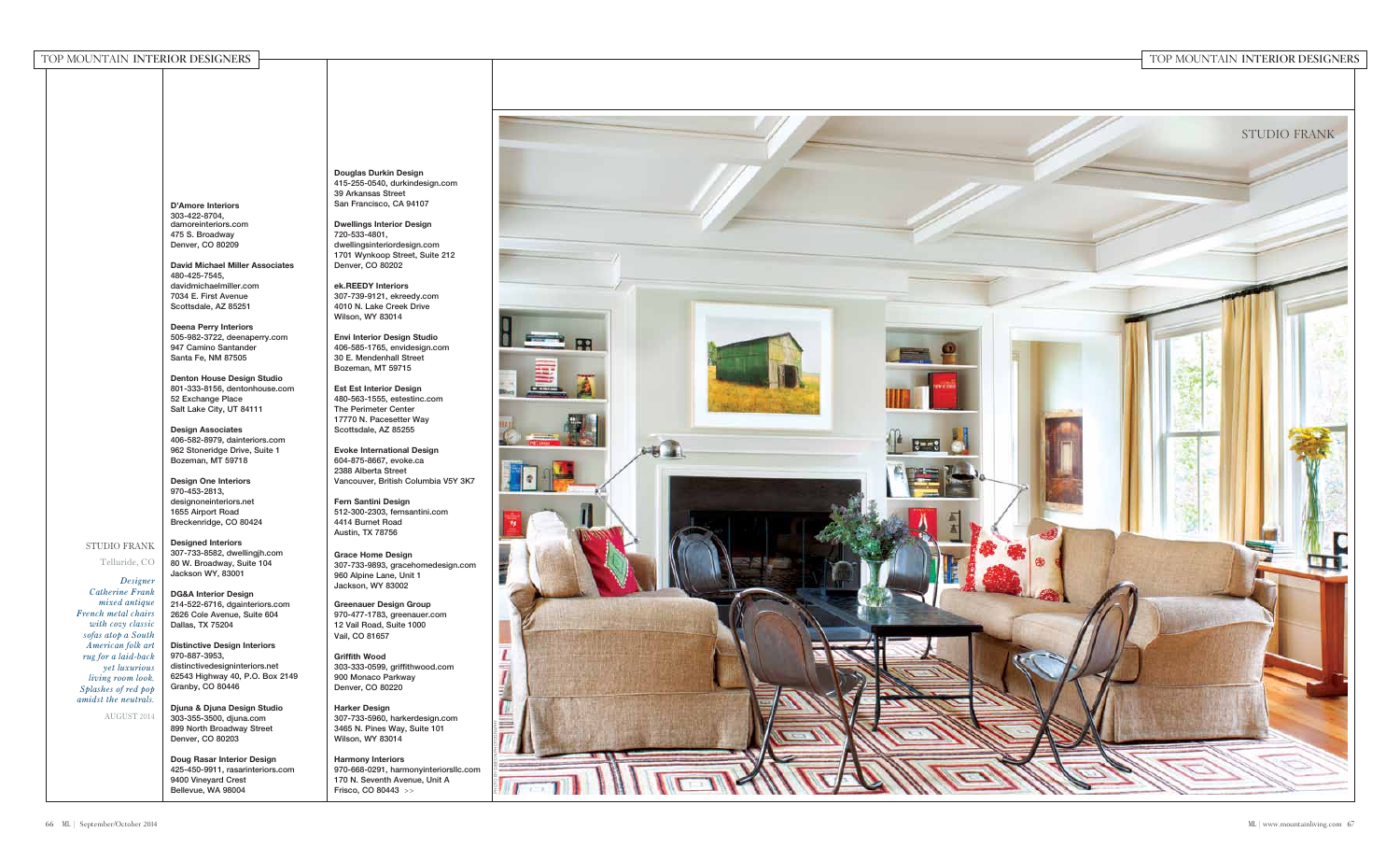

| ERIOR DESIGNERS |                                                                                                                                                                                                                                                                                                                                                                                                                                                                                                                                                                                                                                                                                                                                                                                                                                                                                                                                                                                                                                                                                                                                                                                             |                                                                                                                                                                                                                                                                                                                                                                                                                                                                                                                                                                                                                                                                                                                                                                                                                                                                                                                                                                                                                                                                                                                                                                                                                            | TOP MOUNTAIN INTERIOR DESIGNERS                                                                                                                                                                                                                                                                                                                                                                                                                                                                                                                                                                                                                                                                                                                                                                                                                                                                                                                                                                                                                                                                                                                                                                                                                                                                   |                                                                                                                                                                                                                                                                                  |
|-----------------|---------------------------------------------------------------------------------------------------------------------------------------------------------------------------------------------------------------------------------------------------------------------------------------------------------------------------------------------------------------------------------------------------------------------------------------------------------------------------------------------------------------------------------------------------------------------------------------------------------------------------------------------------------------------------------------------------------------------------------------------------------------------------------------------------------------------------------------------------------------------------------------------------------------------------------------------------------------------------------------------------------------------------------------------------------------------------------------------------------------------------------------------------------------------------------------------|----------------------------------------------------------------------------------------------------------------------------------------------------------------------------------------------------------------------------------------------------------------------------------------------------------------------------------------------------------------------------------------------------------------------------------------------------------------------------------------------------------------------------------------------------------------------------------------------------------------------------------------------------------------------------------------------------------------------------------------------------------------------------------------------------------------------------------------------------------------------------------------------------------------------------------------------------------------------------------------------------------------------------------------------------------------------------------------------------------------------------------------------------------------------------------------------------------------------------|---------------------------------------------------------------------------------------------------------------------------------------------------------------------------------------------------------------------------------------------------------------------------------------------------------------------------------------------------------------------------------------------------------------------------------------------------------------------------------------------------------------------------------------------------------------------------------------------------------------------------------------------------------------------------------------------------------------------------------------------------------------------------------------------------------------------------------------------------------------------------------------------------------------------------------------------------------------------------------------------------------------------------------------------------------------------------------------------------------------------------------------------------------------------------------------------------------------------------------------------------------------------------------------------------|----------------------------------------------------------------------------------------------------------------------------------------------------------------------------------------------------------------------------------------------------------------------------------|
| GROUP: GROUP    | <b>Harrison Browne Interior Design</b><br>970-309-5472, harrisonbrowne.com<br>P.O. Box 1705<br>Denver, CO 80202<br><b>Haven Interior Design</b><br>406-522-4188, havenid.com<br>317 E. Mendenhall, Suite A<br>Bozeman, MT 59715<br><b>Haynes-Roberts</b><br>212-989-1901, haynesroberts.com<br>601 W. 26th Street,<br><b>Suite 1655</b><br>New York, NY 10001<br><b>High Camp Home</b><br>530-582-6866, highcamphome.com<br>10191 Donner Pass Road<br>Truckee, CA 96161<br>Home on the Range<br>970-870-6777,<br>homeontherangeinteriors.com<br>1880 Loggers Lane<br>Steamboat Springs, CO 80487<br><b>Hunter &amp; Company</b><br>406-862-1402, hunterinterior.com<br>200 Wisconsin Avenue<br>Whitefish, MT 59937<br><b>HVL Interiors</b><br>505-983-3601, hvlinteriors.com<br>1012 Marquez Place, Suite 205A<br>Santa Fe, NM 87505<br><b>HW Home</b><br>303-394-9222, hwhome.com<br>199 Clayton Lane<br>Denver, CO 80206<br><b>ID Interiors</b><br>970-925-4342, idinteriorsaspen.com<br>617 W. Main Street<br>Aspen, CO 81611<br><b>J&amp;O Studio</b><br>970-390-9384, jandostudio.com<br>250 Gore Creek Drive<br>Vail, CO 81657<br>Jamesthomas<br>312-738-7300, jamesthomaschicago.com | Jeffrey P. Elliott Interior Design<br>303-860-0109, jeffreypelliott.com<br>303 S. Broadway, Suite B342<br>Denver, CO 80209<br>Jennifer Hoey Interior Design<br>208-726-1561, jenniferhoey.com<br>300 N. Main Street, Suite 202<br>Ketchum, ID 83340<br>JH Todd Interiors<br>970-920-4303, jhtodd.com<br>124 Daniel Drive<br>Aspen, CO 81611<br><b>John Bossard Design</b><br>704-335-0220, johnbossard.com<br>1300 Queens Road, Studio 410<br>Charlotte, NC 28207<br>Karen White Interior Design<br>970-963-0690, karenwhiteid.com<br>P.O. Box 3404<br>Basalt, CO 81621<br><b>Kathy Best Design</b><br>415-646-8700, kathybestdesign.com<br>245 Vallejo Street<br>San Francisco, CA 94111<br>Keira Ritter Design Company<br>303-485-8939, krdesignco.com<br>1720 15th Street<br>Boulder, CO 80302<br><b>KLM Interiors</b><br>512-458-8081, klminteriors.com<br>4704 Island Cove<br>Austin, TX 78731<br><b>Lanthia Hogg Designs</b><br>970-963-0885,<br>lanthiahoggdesigns.com<br>431 Boundary Lane<br>Carbondale, CO 81623<br><b>Laurie Waterhouse Interiors</b><br>307-732-0130, laurieinteriors.com<br>90 E. Pearl Avenue<br>Jackson, WY 83001<br>Lillian August Furnishings + Design<br>855-576-4144, lillianaugust.com | <b>Locati Architects &amp; Interiors</b><br>406-587-1139, locatiarchitects.com<br>1007 E. Main Street, Suite 202<br>Bozeman, MT 59715<br>Lyndon L. Steinmetz Design Studio<br>406-257-5463<br>404 Sixth Avenue W.<br>Kalispell, MT 59901<br>Lyon Design Group<br>970-926-8682, lyondesigngroup.com<br>275 Main Street, Suite O209<br>Edwards, CO 81632<br><b>Madeline Stuart &amp; Associates</b><br>310-657-8200, madelinestuart.com<br>717 N. La Cienega Blvd.<br>Los Angeles, CA 90069<br><b>Maraya Interior Design</b><br>805-646-6673, maraya.com<br>960 E. Ojai Avenue, Suite 106<br>Ojai, CA 93023<br><b>Mark Ashby Design</b><br>512-524-1220, markashbydesign.com<br>1011 W. 11th Street<br>Austin, TX 78703<br><b>Martin Showroom</b><br>707-967-8787, martinshowroom.com<br>1350 Main Street<br>St. Helena, CA 94574<br><b>Mayer Sattler-Smith</b><br>907-277-7878, mayersattler-smith.com<br>1104 W. Seventh Avenue<br>Anchorage, AK 99501<br><b>Mountain Comfort</b><br><b>Furnishings and Design</b><br>970-668-3661, mountaincomfort.net<br>507 Summit Blvd.<br>Frisco, CO 80443<br><b>MQ Architecture &amp; Design</b><br>720-565-3929, mgad.com<br>3101 Iris Street, Suite 120<br>Boulder, CO 80301<br><b>Nestor Santa-Cruz Decoration</b><br>202-277-6611, nestorsanta-cruz.com | <b>JEFFERS</b><br>DESIGN GROUP<br>San Francisco, CA<br>Designer<br>Jay Jeffers and<br>his team put a<br>new spin on<br>traditional<br>mountain décor,<br>taking this<br>contemporary<br>Tahoe home in<br>unexpected<br>directions with<br>modern and<br>JANUARY/<br>FEBRUARY2014 |
|                 |                                                                                                                                                                                                                                                                                                                                                                                                                                                                                                                                                                                                                                                                                                                                                                                                                                                                                                                                                                                                                                                                                                                                                                                             |                                                                                                                                                                                                                                                                                                                                                                                                                                                                                                                                                                                                                                                                                                                                                                                                                                                                                                                                                                                                                                                                                                                                                                                                                            |                                                                                                                                                                                                                                                                                                                                                                                                                                                                                                                                                                                                                                                                                                                                                                                                                                                                                                                                                                                                                                                                                                                                                                                                                                                                                                   | industrial touches.                                                                                                                                                                                                                                                              |
|                 | 2401 W. Ohio Street<br>Chicago, IL 60612<br>Jeffers Design Group<br>415-921-8880, jeffersdesigngroup.com<br>1035 Post Street<br>San Francisco, CA 94109                                                                                                                                                                                                                                                                                                                                                                                                                                                                                                                                                                                                                                                                                                                                                                                                                                                                                                                                                                                                                                     | 32 Knight Street<br>Norwalk, CT 06851<br><b>LKID/Lisa Kanning Interior Design</b><br>347-889-5354, Ikid.com<br>390 Wythe Avenue, 7B<br>Brooklyn, NY 11249                                                                                                                                                                                                                                                                                                                                                                                                                                                                                                                                                                                                                                                                                                                                                                                                                                                                                                                                                                                                                                                                  | 2844 Wisconsin Avenue N.W., Suite 403<br>Washington, D.C. 20007<br><b>Orlando Diaz-Azcuy Design Associates</b><br>415-362-4500, odada.net<br>201 Post Street, Ninth Floor<br>San Francisco, CA 94108 >>                                                                                                                                                                                                                                                                                                                                                                                                                                                                                                                                                                                                                                                                                                                                                                                                                                                                                                                                                                                                                                                                                           |                                                                                                                                                                                                                                                                                  |